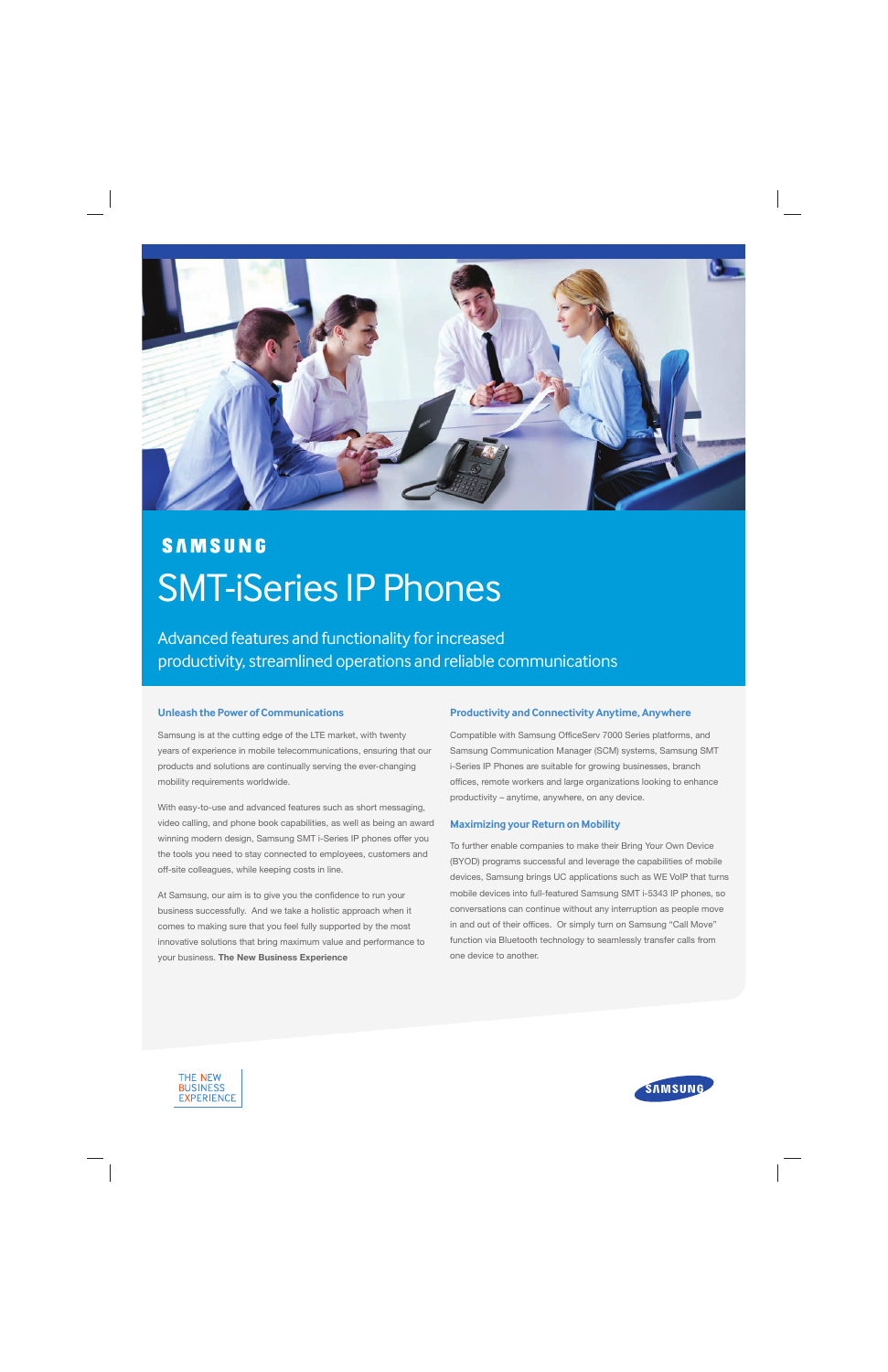# **Powerful and Versatile**

Equipped with the latest techniques in digital speech processing and audio technology, Samsung IP desk phones deliver crystal clear voice quality with the connectivity that helps employees spend time more effectively, find better ways to do things and collaborate better. Specially designed to meet today's communications needs, Samsung SMT-i Series IP phones offer you options for the entry-level, mid-range and more advanced user requirements.



# **KEY FEATURES**

#### **SMT-i5343**

Top-of-the-line IP Phone for Executives Total mobility and versatility

- Wired/Wireless Connectivity
- 2.4/5GHz dual band (802.11 a/b/g)
- Automatic Bluetooth pairing
- High Definition (HD) voice quality
- Integrated contacts with smartphones
- NFC (Near Field Communication) tap for hot desking
- WEP, WPA, WPA2 security
- Integrated USB 1.3 mega pixel camera (optional)
- Full duplex speaker phone
- 4.3" color LCD display
- 2013 Top Design Award

Smart Add-on-Modules (AOM) using smartphones and tablets (devices are sold separetly)



Samsung Deskphone Manager controls data between mobile devices and deskphones



One touch "Call Move" between deskphone and smart devices

# **Optimized Productivity Through Device Integration**

Samsung Wireless SMT-i5343 goes beyond communications. With the perfect combination of power and style, the Samsung SMT-i5343 takes IP connectivity to a whole new level, changing the history of business desk phones, IP deployments and users' experience. This top-of-the-line and intuitive IP phone seamlessly connects with employees' mobile devices, enabling businesses increase productivity and make the most of mobility. The SMT-i5343 is easy to use and comes with the Samsung Deskphone Manager (SDM) software, which allows you to share your contacts, program keys and control settings between smart devices and your desk phone. Ideal for office environments with shared office spaces or where employees need to travel between office locations, on-the-go employees can just tap the SMT-i5343 to log in/ out\* to the IP phone via NFC and make it work as their own extension.



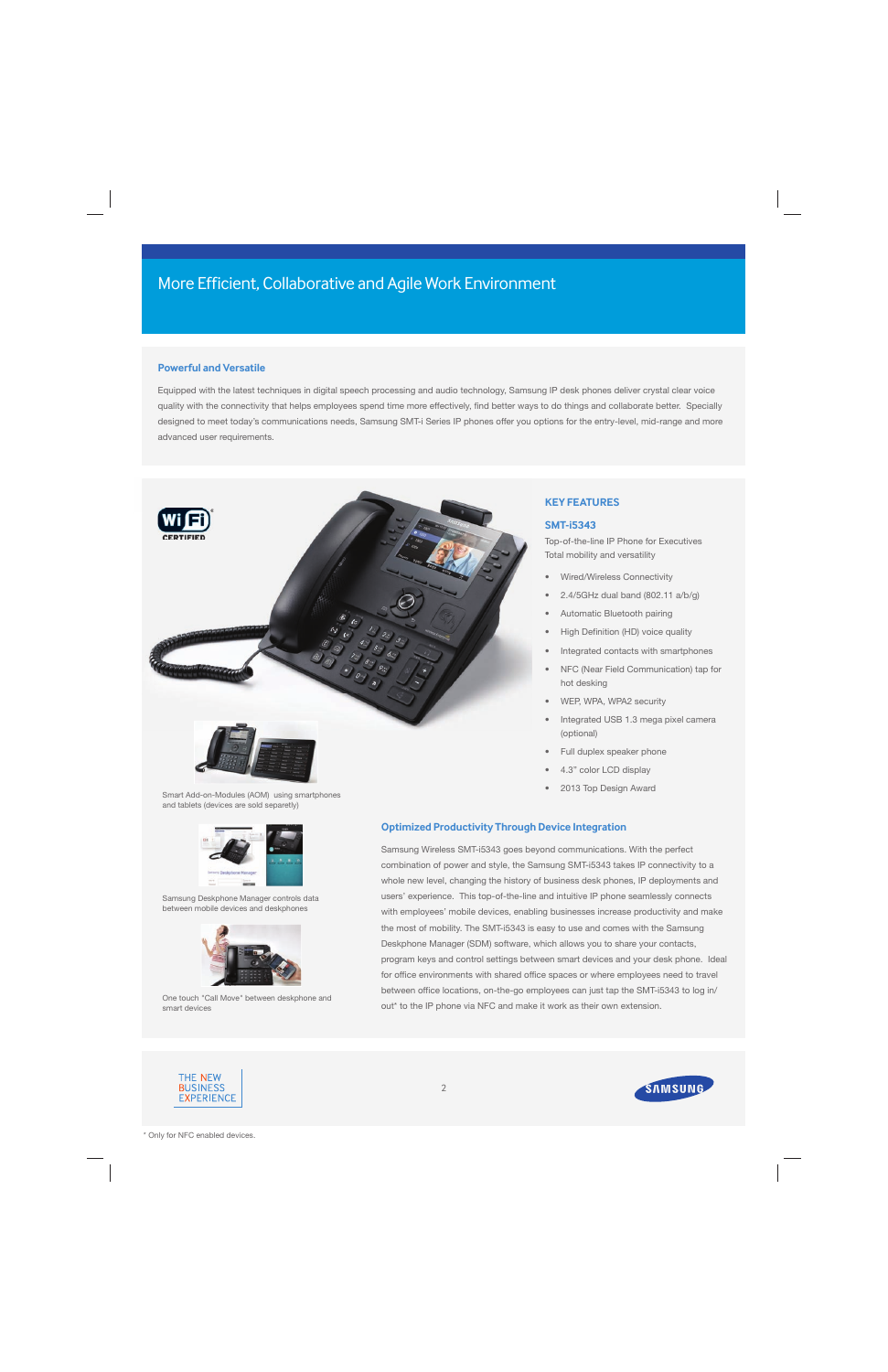# Samsung SMT-iSeries IP Phones

|                                        | <b>SMT-i5343</b>                           | <b>SMT-i5230</b>                                                                | <b>SMT-i5220</b>                       | <b>SMT-i5210</b>         | <b>SMT-i3105</b>                              |
|----------------------------------------|--------------------------------------------|---------------------------------------------------------------------------------|----------------------------------------|--------------------------|-----------------------------------------------|
| Description                            | Top-of-the-line IP Phone<br>for Executives | Perfect for sales staff                                                         | Ideal for administrators/<br>operators | Ideal for office workers | Entry-level, simple IP<br>phone style design  |
| <b>LCD</b>                             | 4.3" color                                 | 3.2" mono                                                                       | 3.2" mono                              | 3.2" mono                | $2.8"$ mono                                   |
| <b>Backlight</b>                       | Y                                          | Y                                                                               | Y                                      | Y                        | $\mathsf{N}$                                  |
| Programmable Keys /<br><b>BLF</b>      | OS & SCM:<br>$10 + 99$ (AOM)               | OS: 99<br><b>SCM: 30</b>                                                        | OS: 99<br><b>SCM: 24</b>               | OS: 99<br><b>SCM: 14</b> | OS:99<br><b>SCM: 5</b>                        |
| <b>Speaker Phone</b>                   | Full Duplex                                | Full Duplex                                                                     | Υ                                      | Y                        | Υ                                             |
| <b>Headset Port</b>                    | Y                                          | Y                                                                               | Y                                      | Y                        | $\mathbb N$                                   |
| <b>Bluetooth</b>                       | Built-In                                   | $\mathsf{N}$                                                                    | $\mathbb N$                            | $\mathbb N$              | $\mathbb N$                                   |
| <b>Voice Codec</b>                     | G.711/729/722                              | G.711, G729                                                                     | G.711, G729                            | G.711, G729              | G.711, G729                                   |
| <b>Video Codec</b>                     | MPEG-4, H.263, H.264                       | $\mathbb N$                                                                     | $\mathbb N$                            | N                        | $\mathsf{N}$                                  |
| Camera                                 | 1.3 CMOS                                   | $\mathbb N$                                                                     | $\mathbb N$                            | $\mathbb N$              | $\mathbb N$                                   |
| <b>UC</b> Interface                    | $\mathbb N$                                | Y                                                                               | Υ                                      | Y                        | $\mathbb N$                                   |
| <b>Network Interface</b>               | 2-port GbE                                 | 2-port Fast Ethernet                                                            | 2-port Fast Ethernet                   | 2-port Fast Ethernet     | 2-port Fast Ethernet                          |
| <b>Gigabit Support</b>                 | Built-In                                   | Adaptor                                                                         | Adaptor                                | Adaptor                  | Adaptor                                       |
| PoE 802.3af<br><b>Standard Support</b> | Y                                          | Y                                                                               | Υ                                      | Y                        | Υ                                             |
| <b>Dimensions</b>                      | $5.8"$ (H) $\times$ 8.8"(W)<br>x 8.8" (D)  | High Angle 7.7"(H) x 8.8"(W) x 5.1"(D)<br>Low Angle 5.2"(H) x 8.8"(W) x 7.6"(D) |                                        |                          | $7.8''$ (H) $\times$ 6.7"(W) $\times$ 4.3"(D) |
| <b>INCLUDED SOFTWARE</b>               |                                            | SDM INTEROPERATION<br>ACCESSORIES*                                              |                                        |                          |                                               |
| Samsung Desktop Manager (SDM)          |                                            | Samsung Galaxy S3, S4, S5<br>Samsung Note 2 and 3<br>Samsung Note 10.1 Tablet   |                                        | <b>USB Video Camera</b>  | IP Add-on-Module<br>SMT-i5264                 |

**For complete product information and accessories, contact a Samsung Partner in your area.**

**Parties of the Company's Service** Power Adapter (12V, 2A)

41

\* Sold separetly